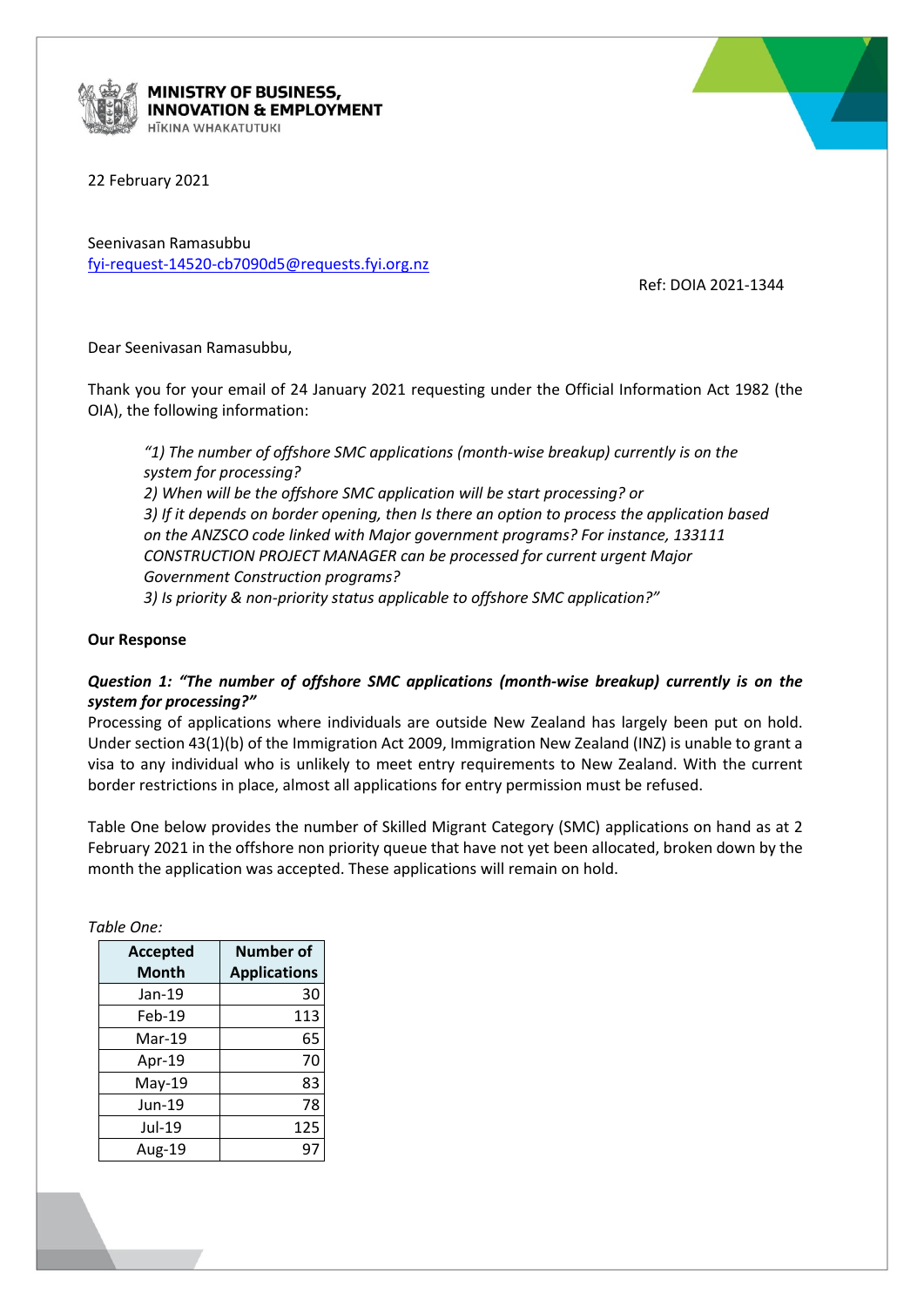| Total         | 1,608 |
|---------------|-------|
| Jan-21        | 13    |
| <b>Dec-20</b> | 16    |
| Nov-20        | 29    |
| $Oct-20$      | 13    |
| Sep-20        | 37    |
| Aug-20        | 15    |
| <b>Jul-20</b> | 63    |
| Jun-20        | 124   |
| May-20        | 17    |
| Mar-20        | 64    |
| Feb-20        | 109   |
| Jan-20        | 91    |
| Dec-19        | 87    |
| Nov-19        | 95    |
| $Oct-19$      | 86    |
| Sep-19        | 88    |

*Question 2 & 3: "2) When will be the offshore SMC application will be start processing? or 3) If it depends on border opening, then Is there an option to process the application based on the ANZSCO code linked with Major government programs? For instance, 133111 CONSTRUCTION PROJECT MANAGER can be processed for current urgent Major Government Construction programs?* As of 16 September 2020, INZ has been processing and deciding offshore applications for some relationship-based visas, if they are supported by a New Zealand citizen or resident. The processing of all other offshore applications remains on hold. This is because while New Zealand's border is closed, INZ cannot legally grant a visa to an applicant who is currently offshore, unless they are either exempt from the border restrictions or have been granted a border exception.

No decisions have been made on when the border restrictions will be lifted or when processing of all other offshore applications will commence. The Government, in the meantime, continues to review the way our borders are managed.

The best place to find updated information is the INZ website which is being updated regularly as decisions are being made[: www.immigration.govt.nz/about-us/covid-19.](http://www.immigration.govt.nz/about-us/covid-19)

## *Question 3: "Is priority & non-priority status applicable to offshore SMC application?"*

INZ does not have a specific SMC queue but one for skilled residence applications. These applications are SMC and Resident from Work (RFW), and are not split into two separate queues based on the application category.

The SMC and RFW category applications will be prioritised for allocation to an immigration officer if the principal applicant is in New Zealand and:

- is paid twice the median wage or higher (currently NZD \$51 an hour or NZD \$106,080 a year), or
- works in an occupation where registration is required by immigration instructions and holds that registration.

Applications that don't meet either criterion for prioritisation are allocated to an immigration officer in the order they are received if the principle applicant is in New Zealand. If the principal applicant is outside of New Zealand their application will remain in the offshore non priority queue.